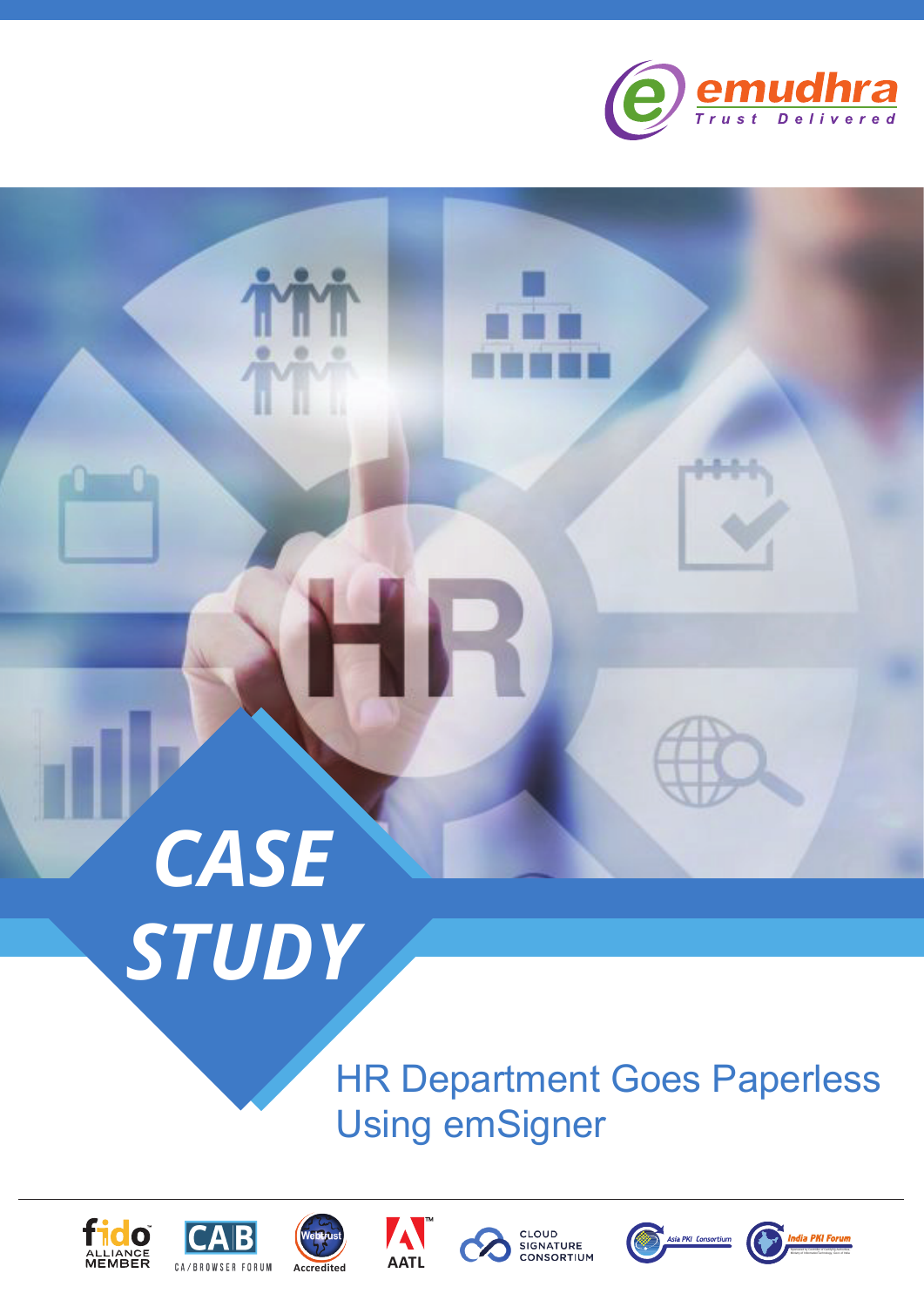

## HR Department Goes Paperless Using emSigner

emSigner helped a premier IT company in India with nearly 200,000 employees to digitize and streamline all HR workflows.

#### **Industry**

IT

#### **The Client**

The client is one of the largest IT companies in India that hires thousands of employees every month.

#### **The Business Need**

Automate and digitize all the HR workflows and processes.

#### **The Approach**

Integrate emSigner with the client's existing HRMS solution - IBM Kenexa to:

• Digitize and streamline HR employee service delivery

• Allow additional enterprise-wide automation services, such as employee onboarding and offboarding

#### **The proposed solution consists of the following components provided by eMudhra:**

#### **emSigner-**

On-premise Digital Signature enabled workflow management solution used for defining paperless workflows and managing flexibilities around the workflows.

#### **emAS-**

eMudhra authentication server used to automatically validate the signature certificate affixed to the signed documents received by the employer.



#### **Background**

Though the client had incorporated latest HRMS software — IBM Kenexa they were not able to completely automate and digitize a majority of HR workflows. One of the main reasons for this was the difficulties associated with signing documents digitally. As a result of this, in spite of all the emphasis of digitization, they were still forced to use paper documents in HR processes such as employee onboarding, employee life-cycle management and employee off-boarding.

Upon a robust search and evaluation exercise, the client zeroed on eMudhra's flagship paperless office solution, emSigner, as the solution that can eliminate the last mile problem of paper that was haunting the organization

#### **Solution**

Leveraging our proprietary paperless office suite, we went about deploying a seamless solution that would meet the unique needs of the client. In the first phase of deployment, we concentrated on tightly integrating emSigner with the IBM Kenexa software. Leveraging emSigner integration stack, we went about achieving the complex API integration with IBM Kenexa in record time.

This opened the floodgates to achieve a variety of complex automations and streamline previously cumbersome activities such as:

#### **Employee Onboarding**

Previously, the client required all newly hired employees to go through a four-hour long new hire onboarding process in one specific location. This process was not only lengthy and inconvenient, but also was increasing the client's expenses. However, the whole scenario changed with the implementation of emSigner. Leveraging the digital signing capabilities of emSigner, new hires were now able to complete, sign and submit paperwork electronically from anywhere, anytime. Once this is done, HR staff could verify all the information submitted by the employee, before uploading their entire personnel file into IBM Kenexa. The raw data from the electronic documents were captured using latest OCR capabilities and shared with IBM Kenexa, thereby eliminating the need for any data entry of records at the HRMS level. Provisions for stringent identity validation were also

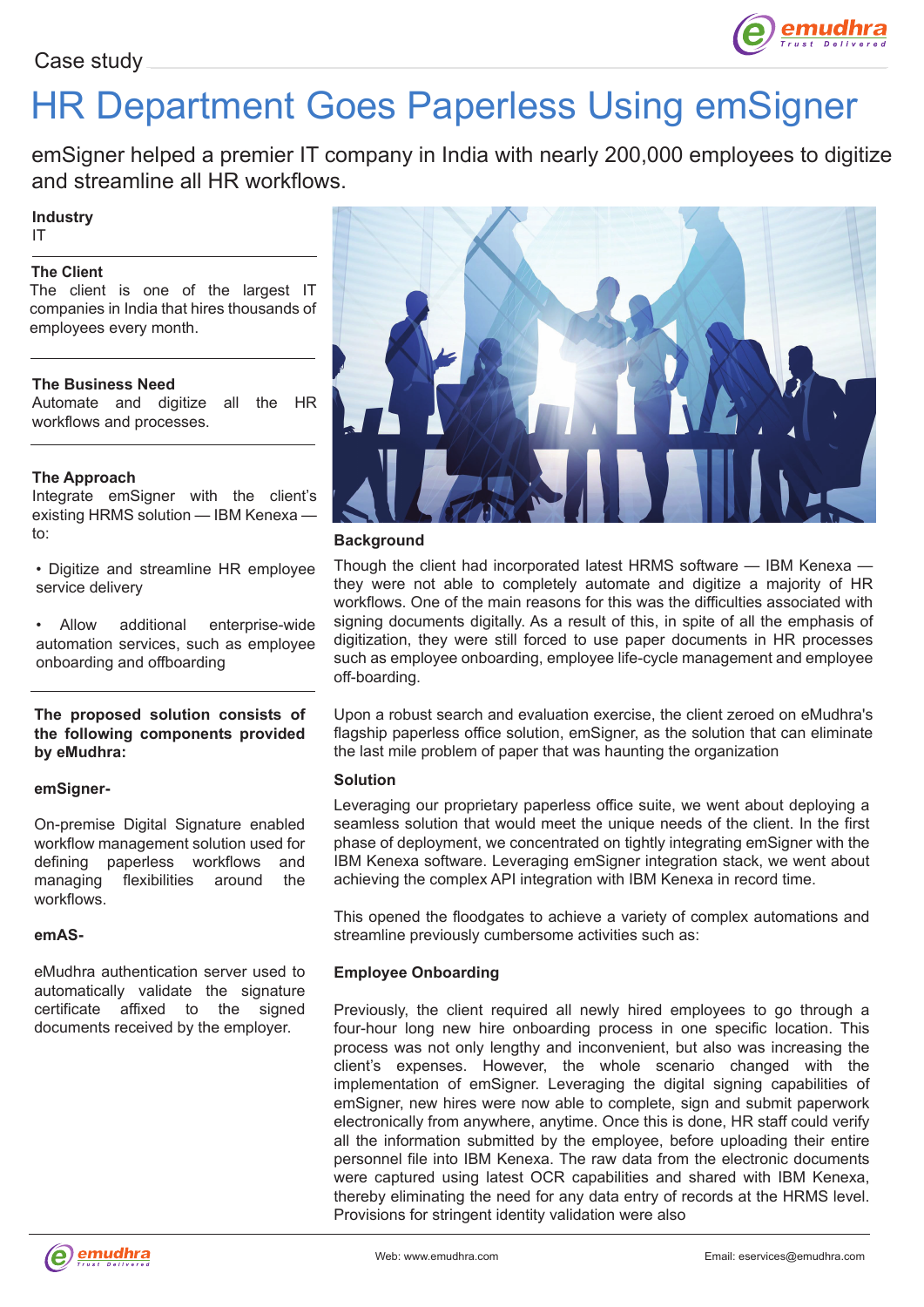

#### **The Benefits**

The entire implementation/deployment phase lasted for three months. Post this period, the client was able to witness-

• 95% automation of HRMS volume

• 91% straight through processing rate • 80% savings on annual paper borne cost

• 100% catalog of HR forms

• Zero error rate in processing HR forms • 70% time saved compared to old

process

• Higher degree of confidentiality

#### **The Result**

• Fully automated and streamlined HR process

- Electronic storage of documentation
- Easy access to new hire documents
- Zero paper trail
- Compliance with all regulatory requirements



incorporated, including video verification. Under this arrangement, provisions to share a link using which the prospective employee could upload a latest photograph along with a short 20 second video (of oneself) was included. The photograph along with the video that was shared by the prospective employee would then be verified (in an automated or semi-automated manner) against identity documents such as Passport, National ID Card, etc. to ascertain the true identity of the candidate. All this ensured that identity validation of employee became a seamless exercise for the employer.

#### **Employee Lifecycle Management**

The need to use wet signatures to authenticate HR documents such as appointment letters, appraisal letters, pay slip/salary certificate, employee statutory forms, etc., was preventing the client from digitizing and automating the 'creation, signing and issuance' cycle of these documents. emSigner proved to be an ideal solution to overcome this impediment. Not only did this solution provide the missing capability, but it also went a step ahead and allowed the client to speed up the whole process by more than 80%. The bulk signing functionality, which enabled the client to electronically sign a large cache of documents in no time, played a critical role in this process.

The client's decision to use our robust document creation engine, which seamlessly pulled data from IBM Kenexa to generate HR documents in bulk, also played a crucial part in speeding up the whole process.

#### **Employee Off-boarding**

In the final phase of the project, we set about clearing all the roadblocks associated with providing a<br>complete digital off-boarding digital off-boarding experience to employees using emSigner. To this end, we created a seamless digital workflow for completing employee off-boarding forms and enabling employees to electronically sign them using legally valid electronic or digital signature.

#### **In addition to this, we also helped the client with:**

• Maintaining compliance with global government regulations by supporting real-time retention and retrieval of documents for audit purpose

• Supporting secure exchange of documentation with sensitive data from foreign workers while providing automated statuses and alerts to keep them informed of their application process.